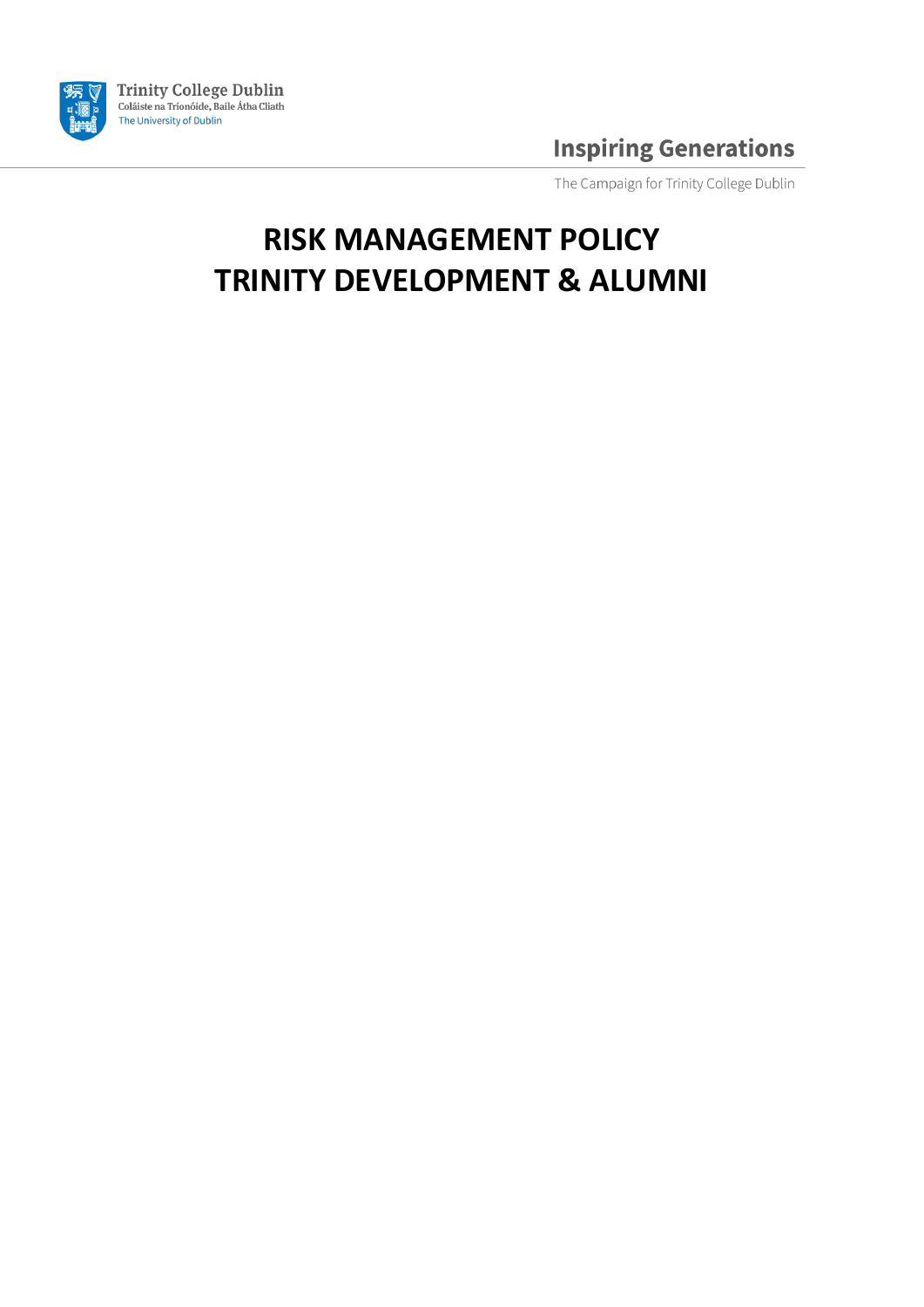

The Campaign for Trinity College Dublin

### **Version Control Risk Management Policy**

| <b>Version</b> | Reviewed /<br><b>Approved by</b>   | Date            |
|----------------|------------------------------------|-----------------|
| June-19        | Audit & Risk<br>Committee          | 19 June 2019    |
| June-19        | <b>Board of Trustees</b>           | 23 October 2019 |
| October 2020   | Director of<br>Operations          | September 2020  |
| October 2020   | <b>Audit and Risk</b><br>Committee | 1 October 2020  |
| October 2020   | <b>Board of Trustees</b>           | 5 November 2020 |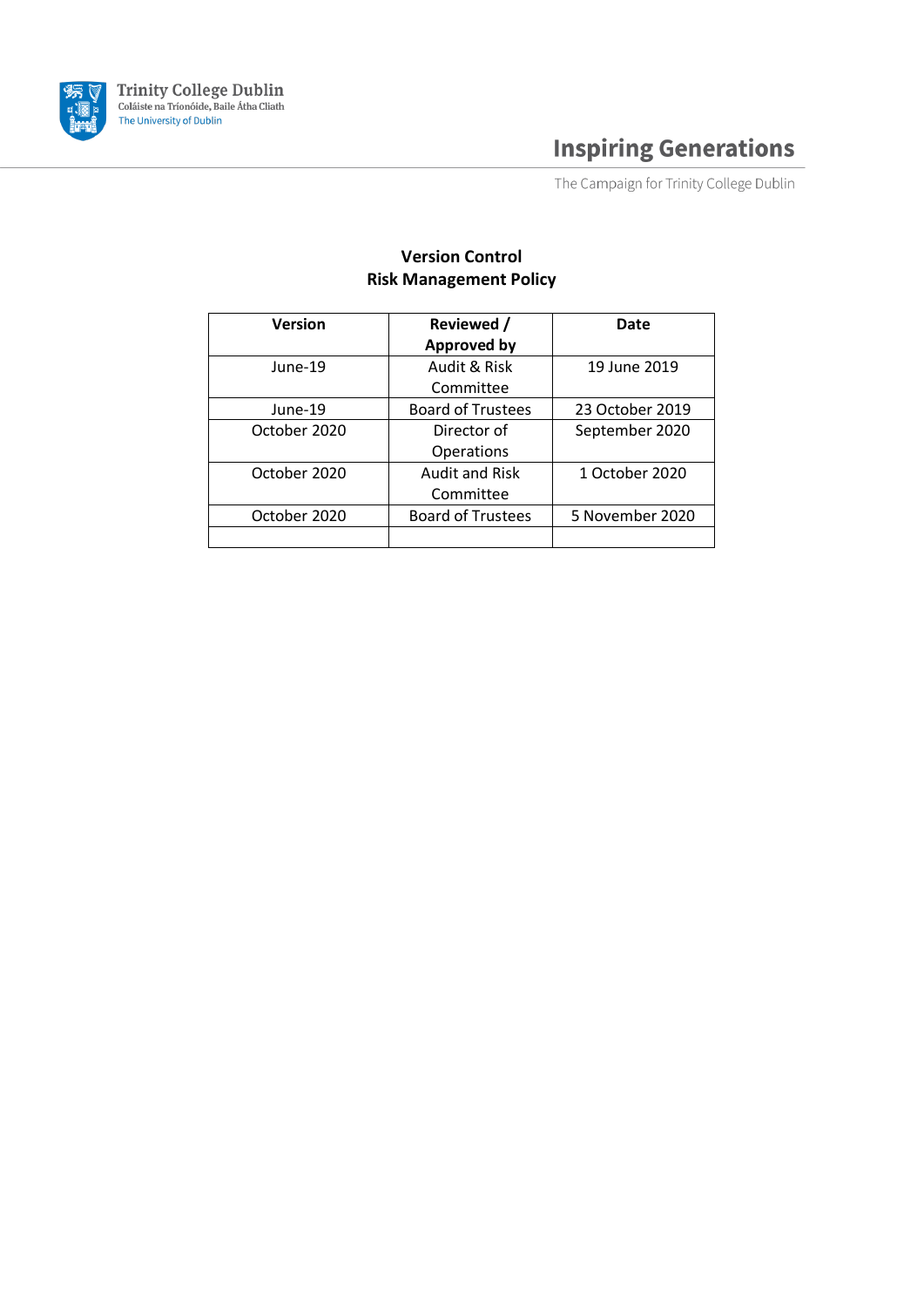

The Campaign for Trinity College Dublin

#### **1. Purpose of this policy**

- 1.1 The purpose of this document is to;
	- Provide a framework to support TD&A in formally identifying, assessing, managing and reporting on risk
	- Provide a framework for TD&A to measure likelihood and impact of risks to it in a dynamic and progressive manner
	- Establish responsibilities for overseeing the effectiveness of risk management
	- Establish responsibilities for managing and participating in the formal risk management processes
	- increase overall awareness of risk throughout the organisation and to enable managers and those responsible for risk reporting, to better identify, assess and control risks within their areas. It seeks to enforce ownership

#### **2. Scope**

2.1 This Policy applies across all divisions of TD&A to all staff and across all activities and all areas.

#### **3. Risk Management Objectives**

3.1 TD&A recognises that the application of risk management is an important element of good governance and assists the TD&A in achieving its stated objectives. Effective risk management provides the Board of Trustees, management and staff with assurance regarding the effective management of risks that may threaten the achievement of stated objectives. Specifically, the rigorous analysis and management of uncertainty surrounding these objectives will assist TDA in ensuring that threats are mitigated whilst opportunities are advanced.

#### **4. Risk Management Framework**

- 4.1 Proactive risk management provides the Board, management and staff with assurance regarding the effective management of risks that may threaten the achievement of stated objectives.
- 4.2 The Risk Management Framework is developed with the capacity to effectively adapt to the changing environment in which TD&A finds itself. It strives to align itself with the TD&A Strategic Plan supported by agreed risk management principles derived from both the experience of the TD&A and the risks it seeks to manage.
- 4.3 The Risk Management Framework outlines the process of measurement of risk or opportunities resulting in one of the following risk ratings:
	- i) Green is defined as a low risk
	- ii) Amber is defined as a medium risk
	- iii) Red is defined as a high risk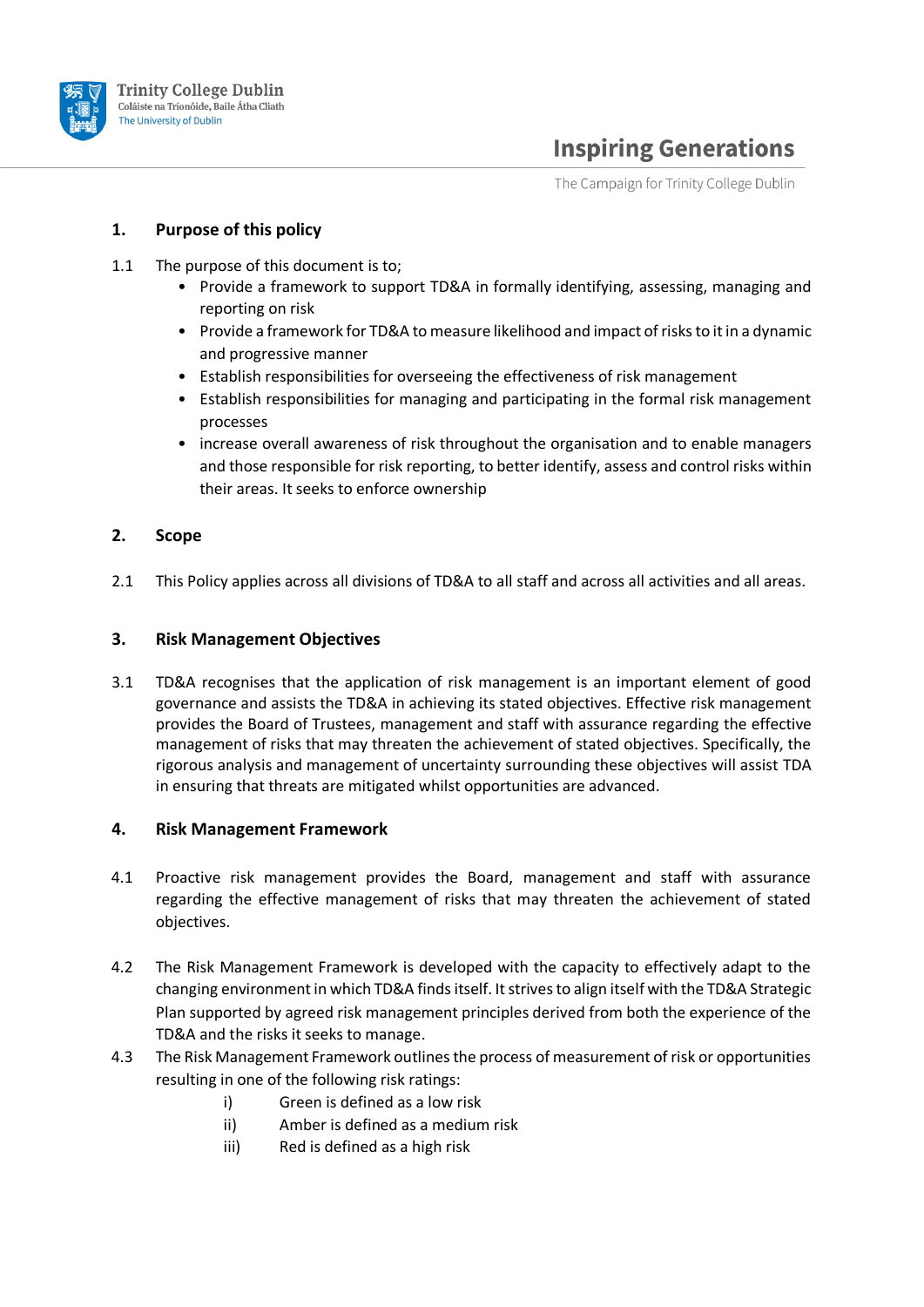

The Campaign for Trinity College Dublin

These ratings have defined limits of measurement and are assessed based on experience, incident and other environmental factors deemed relevant.

- 4.4 The process of measuring the risk of likelihood and impact is considered between the ratings of 1 to 5.
- 4.5 Inherent risk is defined as the risk without controls whilst residual risk is assessed against the effectiveness of the controls managing the risk.

#### **5. Risk Appetite**

- 5.1 Risk appetite refers to "the amount of risk that an organisation is prepared to accept, tolerate, or be exposed to at any point in time" (The Orange Book: The Management of Risk – Principles and Concepts). TD&A has a responsible approach to risk management, seeking to recognise and manage exposure to risks.
- 5.2 TD&A recognises that to successfully deliver on its mission and objectives it must be prepared to avail of opportunities where the potential reward justifies the acceptance of certain risks. TD&A seeks to minimise its exposure to reputational, compliance and financial and reputational risk, whilst accepting and encouraging an increased degree of risk in pursuit of its mission and objectives.
- 5.3 TD&A will review its risk appetite annually in light of changing circumstances in its wider environment and in its capacity to bear risk.

#### **6. Risk Management Responsibilities**

- 6.1 All TD&A staff have a responsibility to engage in effective risk management. Directors will be responsible for encouraging good risk management practice within their area.
- 6.2 The governance of TD&A lies ultimately with the Board of Trustees. Governance is the system by which TD&A is directed and controlled in order to achieve its objectives and meet the necessary standards of accountability, probity and compliance. Risk management is an essential element of the process of governance.
- 6.3 The Board has responsibility for overseeing the management of risk within the College as a whole. The Board:
	- Approves the risk management policy and monitors the effectiveness of risk management processes
	- Sets the risk appetite, and approves the TD&A wide risk register at least annually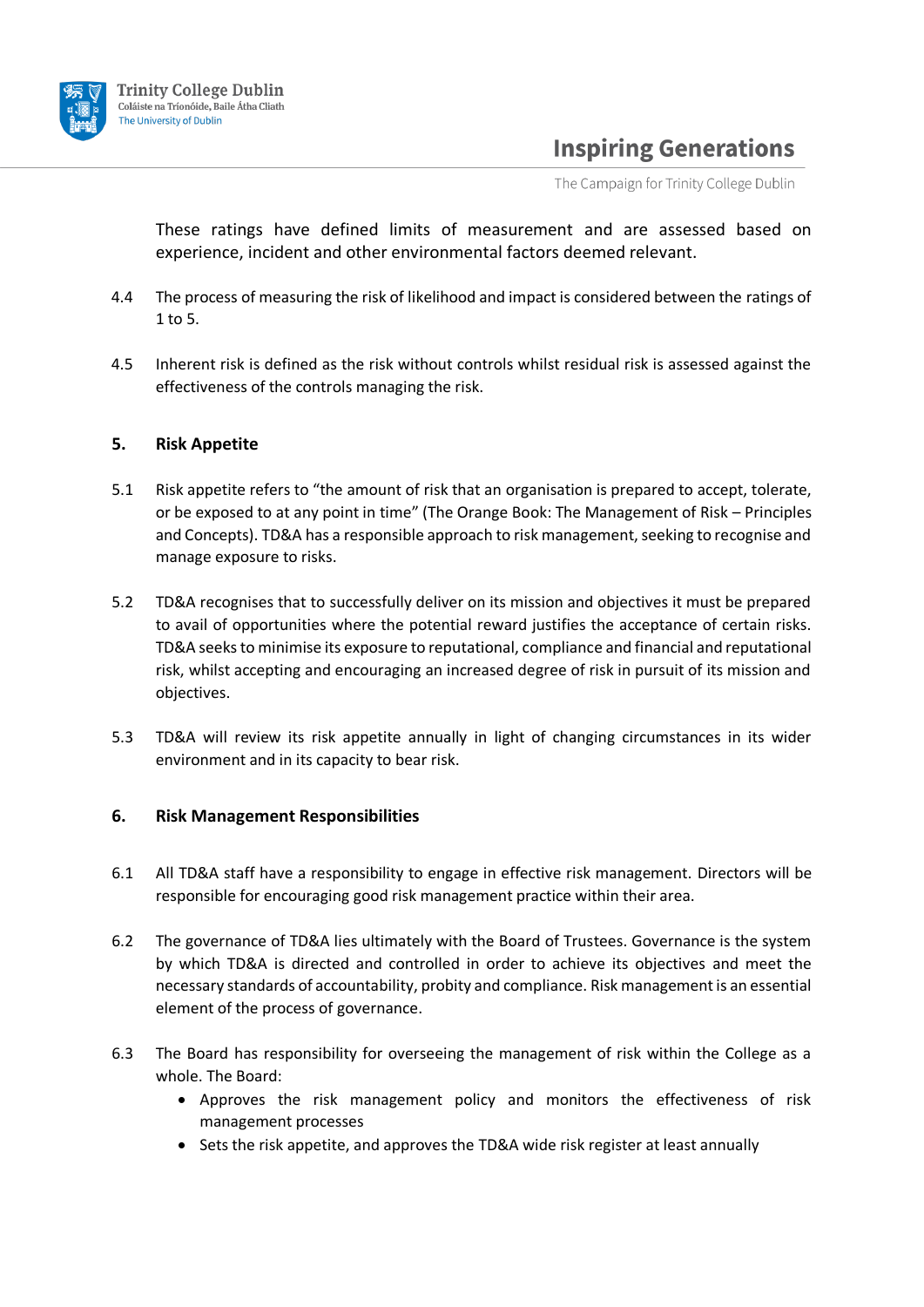

The Campaign for Trinity College Dublin

- Reviews material risk incidents and notes or approves management's actions, as appropriate
- Includes risk management as a specific item for discussion on the agenda at least annually, and as an agenda item throughout the year as the need arises
- Considers the formal risk assessment and management actions when considering all major proposals brought to Board for approval
- Receives and considers reports from the Audit & Risk Committee on the effectiveness of the systems of Risk Management
- Includes risk management experience/expertise in the competencies of at least one Member
- Reviews management reporting on risk management and note/approve actions as appropriate
- Require independent review of effectiveness of risk management on a periodic basis
- 6.4 The Director of Advancement is responsible for the executive management of TD&A and its dayto-day direction. The Director of Advancement is supported by the Senior Management Team which has responsibility for overseeing the operational running of TD&A including risk management. The Director of Advancement is responsible for ensuring that the Senior Management Team effectively execute their responsibilities and for drawing to the immediate attention of Board to any instances where risks are being incurred which exceed the risk appetite or if a major breakdown in the system occurs.
- 6.5 The Senior Management Team (SMT) are responsible for monitoring and recording risk. They are responsible for identifying and implementing appropriate and effective mitigating actions to reduce or eliminate risks subject to direction by the Director of Advancement and Board as appropriate. SMT are responsible for ensuring that risk management is embedded throughout the organisation, that TDA staff have sufficient awareness of this Risk Management Policy and the Risk Appetite Statement and that staff receive the necessary training to ensure risk is managed in an effective manner.

The Senior Management Team will include risk management as a standing agenda item at its meetings.

Responsibilities of the Senior Management Team include:

- Guide and oversee the development of the risk management policy
- Embedding risk awareness and management throughout the organisation
- Oversee the development and implementation of processes to support the identification, assessment, management and reporting of risk
- Review the risk register(s) produced to ensure that risk management policy and guidance have been consistently adhered to in all TD&A functions
- Report to the Board and Audit & Risk Committee
- Monitor the effectiveness of risk management
- Promote the ongoing enhancement of risk management processes
- 6.6 The Director of Operations has overall responsibility for Risk Management. Responsibilities include;
	- Report directly to the Board (and Audit & Risk Committee) at least bi-annually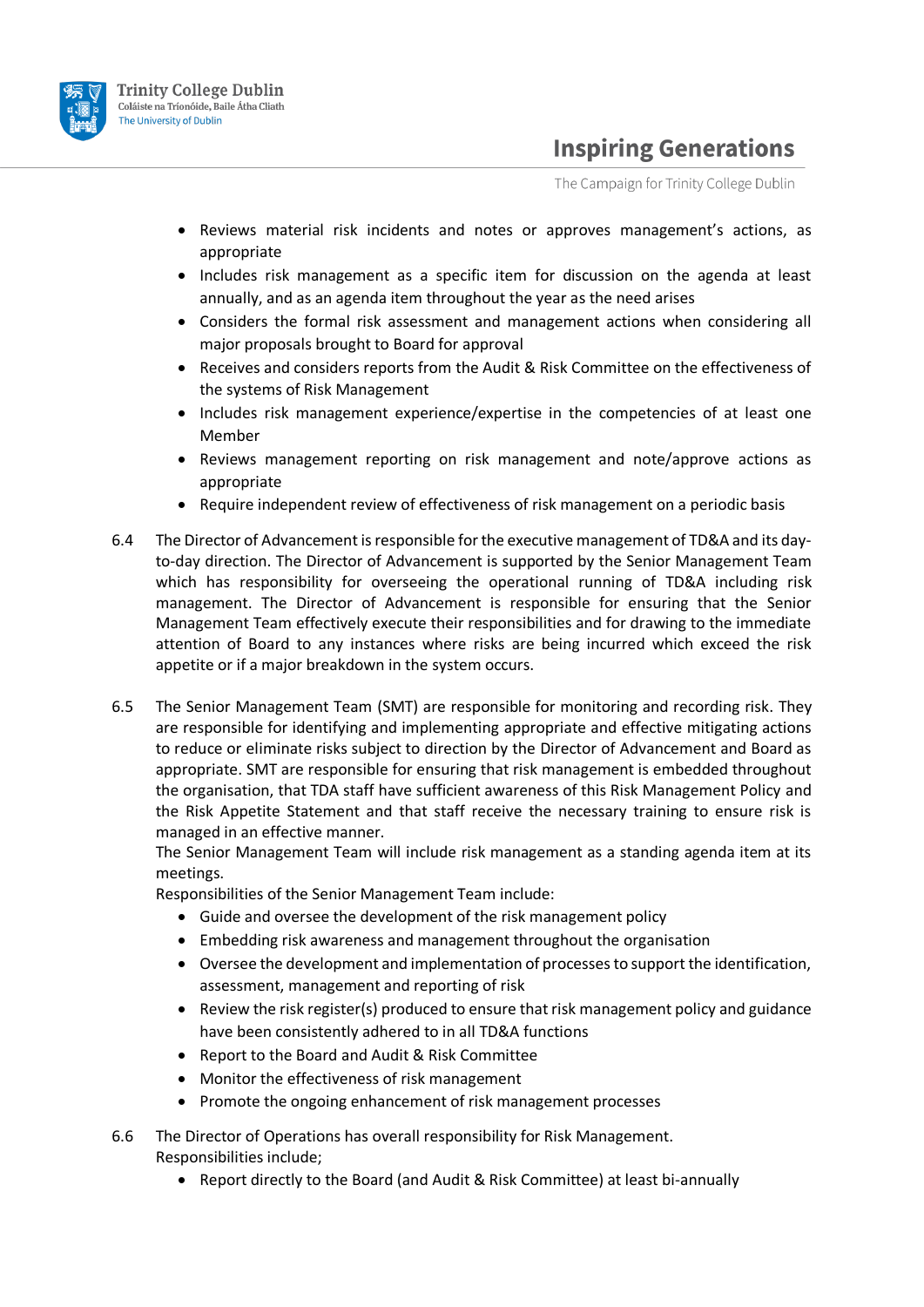

The Campaign for Trinity College Dublin

- Ensure the implementation of the risk management policy
- Coordinate the formal risk management process
- Ensure all individuals with responsibility for risk management are provided with guidance appropriate to their responsibilities.
- 6.7 As heads of function, each Director is responsible for overseeing the formal risk management processes in their respective functions.

Responsibility include:

- Review and approving risk register in their areas of responsibility
- Escalate significant risks to the Senior Management Team as the need arises
- Ensure that risk registers are prepared to the appropriate standard and on a timely basis
- 6.8 The Operations Manage Team (OMT) have an important role in risk management within TDA. Their responsibilities include:
	- coordinating the preparation and updating of local risk registers
	- agreeing the appropriateness and effectiveness of current controls
	- reviewing the risk rating for each risk on the register
	- agreeing the action plan and timelines to put in place mitigants to reduce or eliminate the risk
	- assigning responsibility for each action ongoing monitoring of the action plan

The OMT will review and approve TDA's full risk register at least every 6 months and present to SMT for comment and approval

- 6.9 All TD&A staff have responsibility for risk management. Responsibilities in this regard may include;
	- Own and manage risks delegated in the risk registers
	- Be aware of TDA's risk management framework and policy
	- Comply with controls as stated in risk registers
	- Escalate control gaps / weaknesses
	- Participate in the formal risk management process as required by those charged with overseeing and managing the risk management function
	- Report systematically and promptly to the Director of Operations any perceived new risks or failures of existing control measures
- 6.10 The Audit & Risk Committee should review and monitor at a high level the effectiveness of processes for managing risk. The Committee should have risk management as a periodic standing agenda item at its meetings and should exchange information with the Board and the Director of Advancement regarding the effectiveness of the risk management system. The Audit Committee should:
	- Review and challenge the TDA-wide Risk Register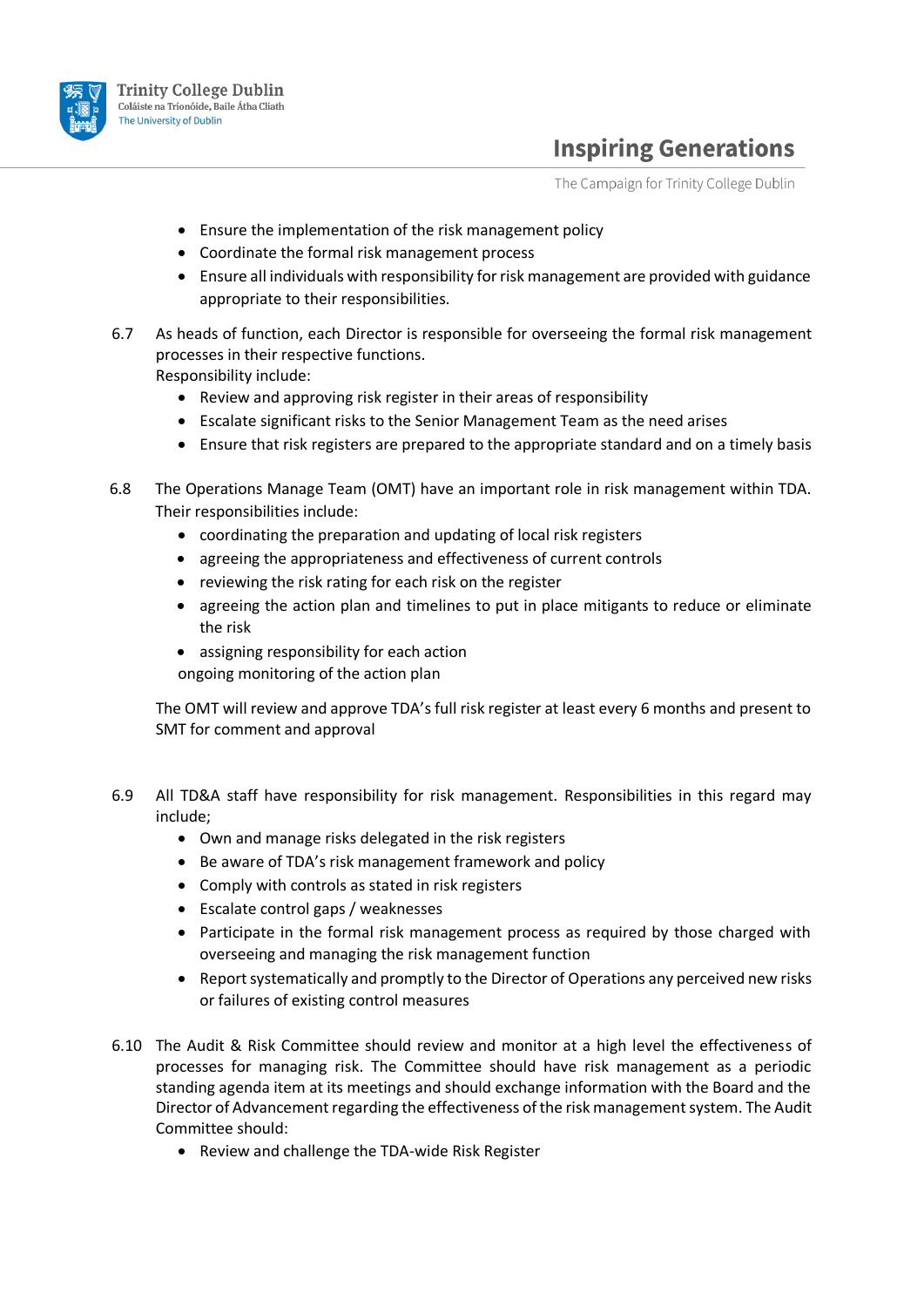

The Campaign for Trinity College Dublin

- Review and monitor the action plans included with the Risk Register and report to the Board of Trustees accordingly
- Review and monitor the effectiveness of the system of risk management
- Approve the Risk Based Internal Audit Plan
- Provide guidance to the externally contracted Internal Audit function focusing on key areas for review
- 6.11 The Internal Auditors should
	- Provide objective assurance to the Audit Committee and Board on the effectiveness of the organisation risk management system
	- Assess if key business risks are being managed appropriately and that the system of internal control is operating effectively

#### **7. Risk Management Process**

- 7.1 The risk management processes will be developed, monitored and enhanced under the guidance of the Senior Management Team taking account of the following principles:
	- The risk process and enhancements will be communicated and rolled out with appropriate support to all levels of TD&A
	- Risk management will be embedded within normal management processes so that risk issues are owned and managed by those involved in the day to day running of TD&A at all levels. This will entail the coordination of operational strategic and business planning with risk identification, assessment and management at unit level across TD&A as well as a top down assessment of risk
	- In identifying risks regard will be had to all possible internal and external sources of risk including strategic objectives, compliance obligations, governance risks and cover all activities
	- In assessing risk levels, the effectiveness of existing controls in place will be assessed
	- A common system for assessing risk will be established across all areas
	- All risks will have named individuals as risk owners
	- All actions will be regularly monitored by OMT, and progress reported to the Senior Management Team by risk owners
	- The Director of Operations will monitor and report at regular intervals throughout the year to Senior Management Team on actions to manage risks and changes in risks identified and will report to the Board and Audit & Risk Committee at least bi-annually
- 7.2 Risk Management is a process to identify, assess, manage and control potential events or situations in order to manage the impact or likelihood of unfortunate events or support the realisation of opportunities
- 7.3 Risks should be recorded on the Risk Register in a way to be clear to all readers/stakeholders. Risks should be clearly expressed and the structure of the risk should clearly separate the: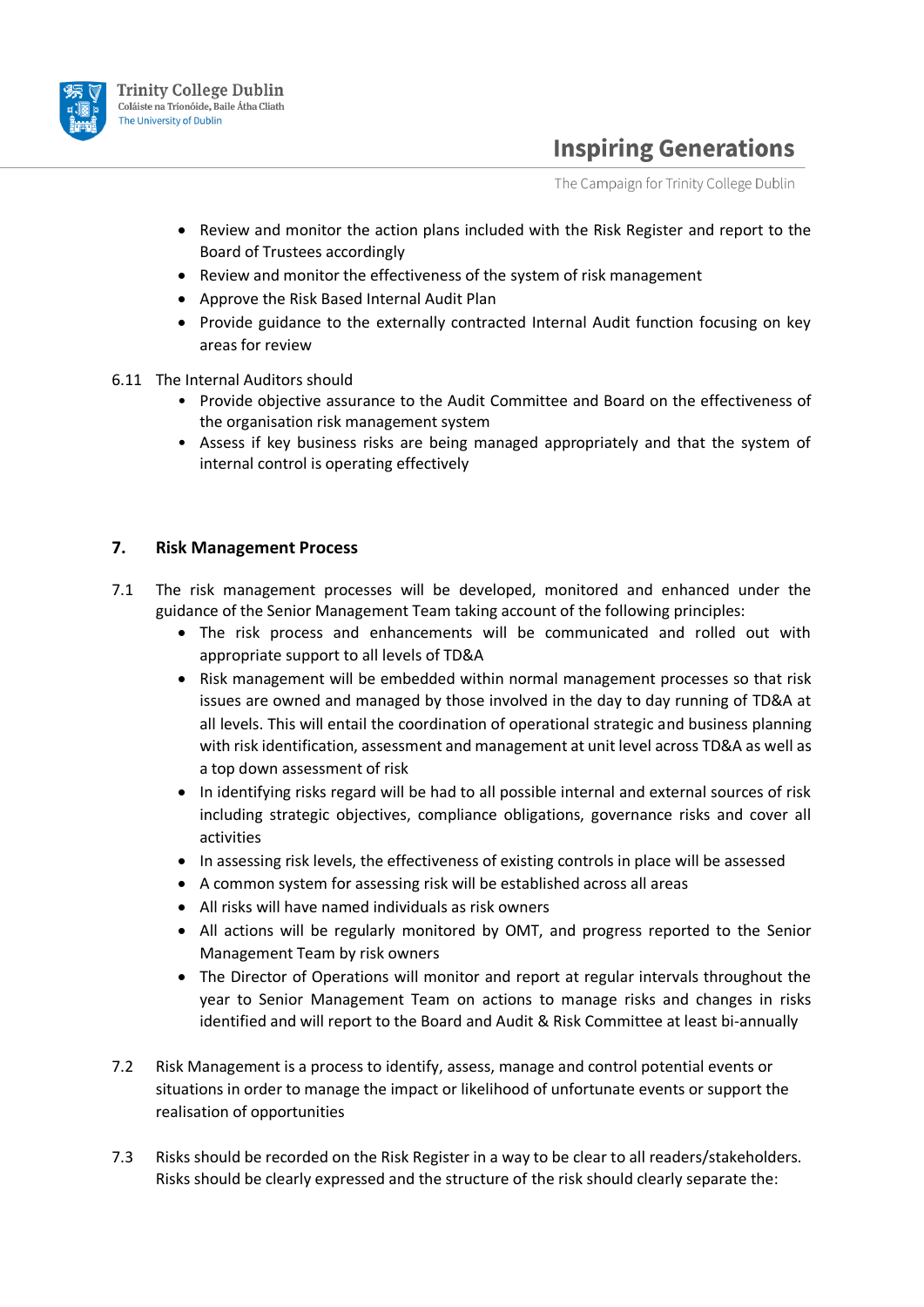

The Campaign for Trinity College Dublin

- Vulnerability;
- Cause; and
- Consequence;

In summary, the *"Risk that X occurs due to Y"*

- 7.4 The risk process considers and documents what controls are in place and implemented to mitigate the identified risk
- 7.5 Controls may be defined as "any action taken to manage risk and increase the likelihood that established objectives and goals will be achieved. Management plans, organises and directs the performance of sufficient actions to provide reasonable assurance that objectives and goals will be achieved
- 7.6 Controls should be easily understandable and should clearly demonstrate the checks or safeguards in place to manage risk. Controls are only to be included if they are currently in place
- 7.7 Each individual risk should be assessed by analysing both the impact and likelihood of the risk occurring; this is achieved by use of the following soring based criteria:

| <b>Impact</b>                          | Likelihood            |
|----------------------------------------|-----------------------|
| $1 =$ Little or no impact              | $1 =$ Rarely, if ever |
| $2 =$ Insignificant                    | 2 = Possible          |
| $3 =$ Minor Impact                     | $3 =$ Likely          |
| 4 = Significant but containable impact | 4= Very Likely        |
| $5 =$ High Impact                      | 5 = Almost Certain    |

- 7.8 This risk assessment is performed on a "net" or "residual risk" basis i.e. after consideration of the effectiveness of controls to reduce the identified risk
- 7.9 The resulting risk assessment is recorded in the risk register, which is derived from multiplying the Impact x Likelihood, may be classified as follows:

**Low (0 – 7)** - This is on track but with some concerns that need to be addressed, should not require much attention but should be reviewed annually. **Medium (8 – 15)** - some significant concerns which could be damaging if not addressed; should be monitored and reviewed on a periodic basis and actioned when possible. High (16+) - problematic; serious concerns, high risk to overall performance, serious impact on ability to organisation to deliver key KPIs, should be on senior management agenda, monitored frequently, and actioned where possible.

7.10 Following the performance of risk assessment, additional checks of safeguards (actions) that are required to manage the risk, but are not currently in place should be documented in the risk register